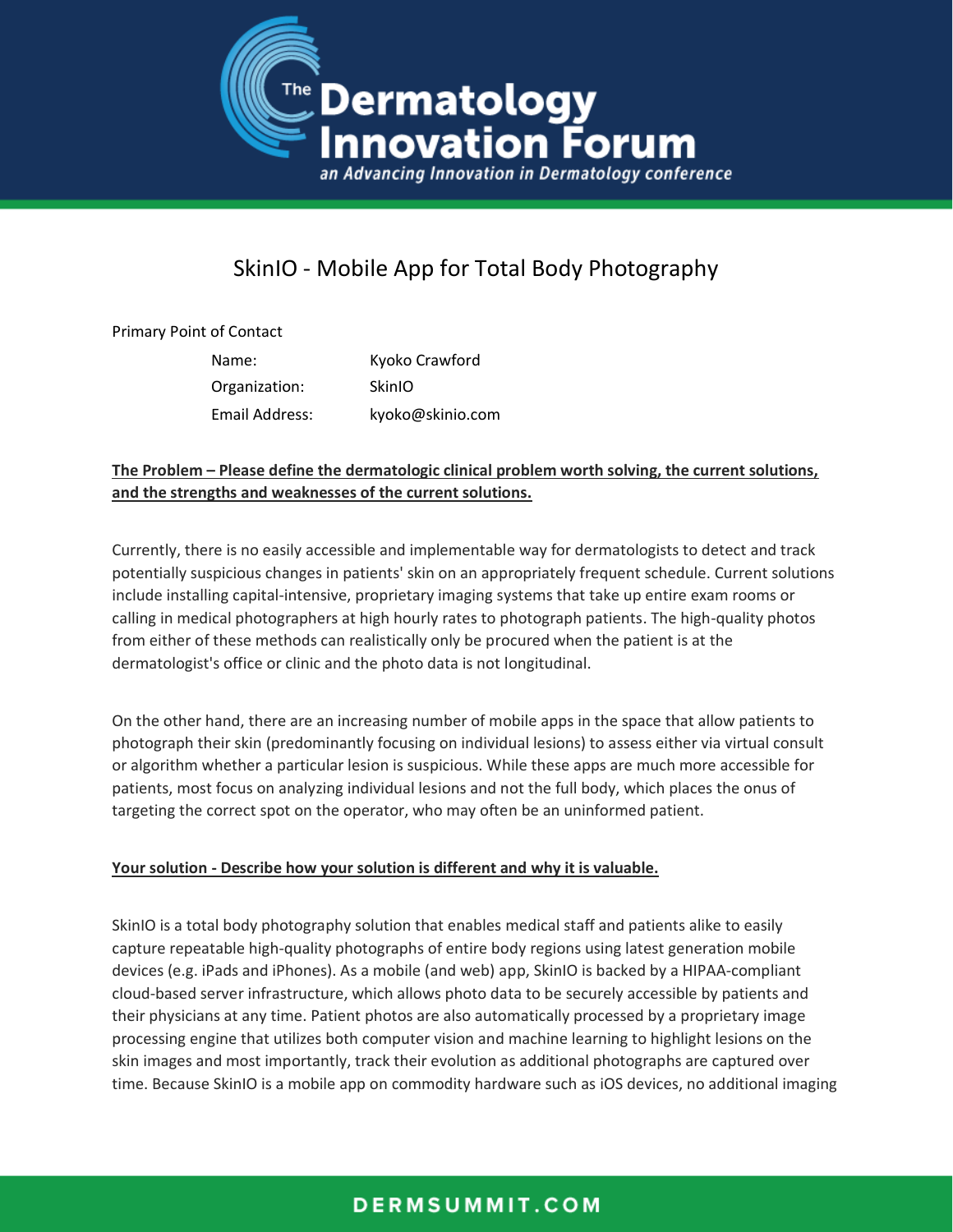

hardware is needed and patients will also be able to capture these photographs more frequently at home.

### **Clinical hypothesis - Summarize the scientific or technical basis of the drug, device, diagnostic, or other product or service you are developing, and briefly provide evidence that supports its approach as useful and feasible.**

The basis for developing such a solution that easily tracks the evolution of skin lesions over time is that leading indicators for skin cancers are either the appearance of new moles or changes in existing moles. The current standard of care in dermatology makes it very difficult for practitioners to accurately track such changes due to the infrequency of patient visits and lack of visual history against which to compare during an in-person screening. Last year, SkinIO completed a Phase I clinical trial with the Department of Dermatology at the Northwestern University Feinberg School of Medicine to evaluate the sensitivity of the SkinIO image processing algorithm, resulting in compelling results of 92% sensitivity in detecting either new lesions or changes to existing lesions.

### **Product profile and development plan - Describe the product or service (i.e. some information of what it is) and what stage it is in (e.g. concept, preclinical, prototyped, closed beta, etc. as applicable). Also please include the next major milestone (and costs to that milestone) in the product's development.**

While SkinIO is technologically a mobile app with a cloud-based backend that automatically reminds patients to take follow-up photos on a regular schedule (e.g. every 3 months) and processes those images to look for changes, SkinIO is designed to be a service that connects patients with their physicians so that together, they can track patients' skin over time. SkinIO highlights lesions and potential changes in skin but is NOT a diagnostic. Instead, SkinIO visually highlights detected changes so that the patient's physician can more easily review a detection to judge whether it is of concern or not. SkinIO is currently on a patient payment model where a patient would pay \$150 for an annual subscription to SkinIO's technology to take follow-up photos every 3 months AND his/her doctor's medical review. Physicians on SkinIO would be able to bill for the initial full-body set taken in office at no cost from SkinIO and then would be compensated \$25 per review session of a patient's follow-up photos (additional \$75/year on a quarterly schedule).

SkinIO is market-ready and officially available on the Apple App Store (Android version forthcoming). Our next major milestone is to deploy the product with 25 - 30 dermatologists in major dermatology markets by the end of 2017.

# DERMSUMMIT.COM